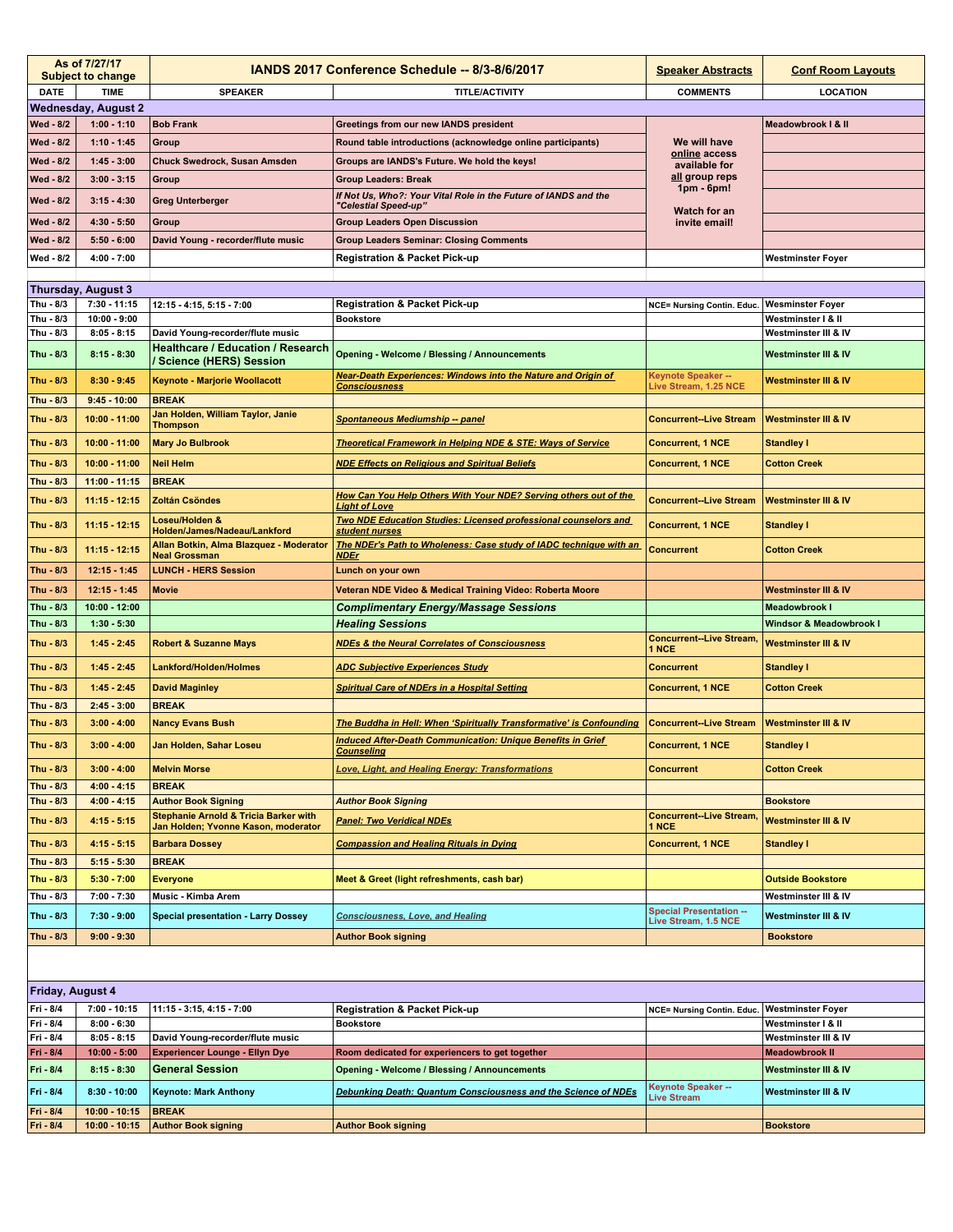|                        | As of 7/27/17<br><b>Subject to change</b> |                                                    | IANDS 2017 Conference Schedule -- 8/3-8/6/2017                                                                                 | <b>Speaker Abstracts</b>                          | <b>Conf Room Layouts</b>           |
|------------------------|-------------------------------------------|----------------------------------------------------|--------------------------------------------------------------------------------------------------------------------------------|---------------------------------------------------|------------------------------------|
| <b>DATE</b>            | <b>TIME</b>                               | <b>SPEAKER</b>                                     | <b>TITLE/ACTIVITY</b>                                                                                                          | <b>COMMENTS</b>                                   | <b>LOCATION</b>                    |
| Fri - 8/4              | $10:15 - 11:15$                           | Pegi Robinson, Lisa Garr, Jacob Cooper             | NDEr Panel #1 - Moderated by Diane Corcoran                                                                                    | <b>Concurrent--Live Stream</b>                    | Westminster III & IV               |
| Fri - 8/4              | 10:15 - 11:15                             | <b>Peter Panagore</b>                              | <b>The Gift That Keeps On Giving</b>                                                                                           | Concurrent                                        | <b>Cotton Creek</b>                |
| Fri - 8/4              | $10:15 - 11:15$                           | <b>Robin Landsong</b>                              | <b>Brought Back by an African Calling Song</b>                                                                                 | <b>Concurrent</b>                                 | <b>Standley I</b>                  |
| Fri - 8/4              | 11:15 - 12:45                             | <b>Debbie James and Diane Corcoran</b>             | <b>NDE 101: Everything You Always Wanted to Know About NDEs</b>                                                                | Lunch session, 1.5 NCE                            | <b>Westminster III &amp; IV</b>    |
| Fri - 8/4              | 11:15 - 12:45                             | <b>Lunch with Speakers</b>                         | Lunch with Speakers -- Mark Anthony, Jeff Olsen, Eben Alexander,<br>PMH Atwater, Marjorie Woollacott, Jane Katra               |                                                   | <b>Standley II</b>                 |
| Fri - 8/4              | $11:15 - 12:45$                           | <b>Posters - General Session</b>                   | Poster Session: Janet Tarantino, Ines Beyer, Nancy Rynes, Purnima<br>Sinha, Liz Dale, Nancy van Alphen, Bo Billups             |                                                   | <b>Westminster Foyer</b>           |
| Fri - 8/4              | $10:00 - 12:00$                           |                                                    | <b>Complimentary Energy/Massage Sessions</b>                                                                                   |                                                   | <b>Meadowbrook I</b>               |
| Fri - 8/4              | $1:00 - 5:00$                             |                                                    | <b>Healing Sessions</b>                                                                                                        |                                                   | <b>Windsor &amp; Meadowbrook I</b> |
| Fri - 8/4              | 12:45 1:45                                | Denny, Sheila and Matt Linn                        | <b>Gifts of NDEs</b>                                                                                                           | <b>Concurrent--Live Stream</b>                    | Westminster III & IV               |
| Fri - 8/4              | 12:45 1:45                                | Gregg Unterberger                                  | Spiritual Activation: Can NDEs and STEs Be Induced Intentionally?                                                              | Concurrent                                        | <b>Cotton Creek</b>                |
| Fri - 8/4              | 12:45 - 1:45                              | Veterans NDE Video and Discussion                  | Diane Corcoran, Roberta Moore, Tony Woody - Veterans Near-Death<br><b>Experiences Video</b>                                    | <b>Concurrent, 1 NCE</b>                          | <b>Standley I</b>                  |
| Fri - 8/4              | $1:45 - 2:00$                             | <b>BREAK</b>                                       |                                                                                                                                |                                                   |                                    |
| Fri - 8/4              | $1:45 - 2:00$                             | <b>Author Book signing</b>                         | <b>Author Book signing</b>                                                                                                     |                                                   | <b>Bookstore</b>                   |
| Fri - 8/4              | $2:00 - 3:00$                             | Joseph Miyaki, Christine Clawley, Nancy<br>Grignon | <b>Colorado NDEr Panel - Moderated by Jacqueline Arnold</b>                                                                    | <b>Concurrent--Live Stream</b>                    | Westminster III & IV               |
| Fri - 8/4              | $2:00 - 3:00$                             | Nina Shoroplova                                    | <b>Writing Our Story Helps Us Process Our NDEs / STEs</b>                                                                      | Concurrent                                        | <b>Standley I</b>                  |
| Fri - 8/4              | $2:00 - 3:00$                             | Lisa Garr                                          | <b>Exploring the Beyond</b>                                                                                                    | Concurrent                                        | <b>Cotton Creek</b>                |
| Fri - 8/4              | $3:00 - 3:15$                             | <b>BREAK</b>                                       |                                                                                                                                |                                                   |                                    |
| Fri - 8/4              | $3:15 - 4:15$                             | Bruce Davis & Nancy van Alphen                     | Spiritually Transformative Experiences: STE Panel - Moderated by<br><u>Rebecca Valla</u>                                       | <b>Concurrent--Live Stream</b>                    | <b>Westminster III &amp; IV</b>    |
| Fri - 8/4              | $3:15 - 4:15$                             | <b>PMH Atwater</b>                                 | <b>A Manual for Developing Humans</b>                                                                                          | Concurrent                                        | <b>Cotton Creek</b>                |
| Fri - 8/4              | $3:15 - 4:15$                             | <b>Jane Katra</b>                                  | True Spirituality: Evidence That Humans are Evolving, Energetic<br>Multidimensional Beings, and that The Universe is Spiritual | Concurrent                                        | <b>Standley I</b>                  |
| Fri - 8/4              | $4:15 - 4:30$                             | <b>BREAK</b>                                       |                                                                                                                                |                                                   |                                    |
|                        |                                           |                                                    |                                                                                                                                |                                                   |                                    |
| Fri - 8/4              | $4:30 - 6:30$                             | <b>Mark Anthony</b>                                | <b>Interdimensional Communication</b>                                                                                          | Workshop                                          | <b>Westminster III &amp; IV</b>    |
| Fri - 8/4              | $4:30 - 6:30$                             | <b>Jeff Olsen</b>                                  | <b>Sharing the Signs</b>                                                                                                       | Workshop                                          | <b>Cotton Creek</b>                |
| Fri - 8/4              | $4:30 - 6:30$                             | <b>Robin Landsong</b>                              | <b>Singing Medicine - A Community Ceremony for Healing</b>                                                                     | Workshop                                          | <b>Standley I</b>                  |
|                        |                                           |                                                    |                                                                                                                                |                                                   |                                    |
| Fri - 8/4              | $7:30 - 9:30$                             |                                                    | <b>Fundraising Banquet: Mark Anthony, speaker</b>                                                                              |                                                   | <b>Lake House</b>                  |
| Fri - 8/4              | $8:00 - 10:00$                            | <b>Movie Night</b>                                 | 1. Veterans NDE Video 2. Concsciousness continues 3. Creative Play of<br><b>Consciousness trailer</b>                          |                                                   | <b>Westminster III &amp; IV</b>    |
|                        |                                           |                                                    |                                                                                                                                |                                                   |                                    |
|                        |                                           |                                                    |                                                                                                                                |                                                   |                                    |
|                        | Saturday, August 5                        |                                                    |                                                                                                                                |                                                   |                                    |
| Sat - 8/5              | $7:15 - 8:00$                             | <b>Morning Meditation: Peter Panagore</b>          | Prana/ Subtle Body Yoga Meditation<br><b>Registration &amp; Packet Pick-up</b>                                                 |                                                   | <b>Standley II</b>                 |
| Sat - 8/5<br>Sat - 8/5 | 7:30 - 10:15<br>$8:00 - 5:30$             | $11:15 - 3:15, 4:15 - 7:00$                        | <b>Bookstore</b>                                                                                                               | NCE= Nursing Contin. Educ. Westminster Foyer      | Westminster I & II                 |
| Sat - 8/5              | $8:05 - 8:15$                             | David Young-recorder/flute music                   |                                                                                                                                |                                                   | Westminster III & IV               |
| Sat - 8/5              | $10:00 - 5:00$                            | <b>Experiencer Lounge</b><br><b>Ellyn Dye</b>      | Room dedicated for experiencers to get together                                                                                |                                                   | <b>Meadowbrook II</b>              |
| Sat - 8/5              | $8:15 - 8:30$                             | <b>General Session</b>                             | <b>Opening and Announcements</b>                                                                                               |                                                   | Westminster III & IV               |
| Sat - 8/5              | $8:30 - 10:00$                            | Keynote: Eben Alexander, MD                        | <b>Living in a Mindful Universe</b>                                                                                            | <b>Keynote Speaker --</b><br>Live Stream, 1.5 NCE | <b>Westminster III &amp; IV</b>    |
| Sat - 8/5              | $10:00 - 10:15$                           | <b>BREAK</b>                                       |                                                                                                                                |                                                   |                                    |
| Sat - 8/5              | $10:00 - 10:15$                           | <b>Author Book Signing</b>                         | <b>Author Book Signing</b>                                                                                                     |                                                   | <b>Bookstore</b>                   |
| Sat - 8/5              | 10:15 11:15                               | James Bay, Lisa Evers, JC Gordon                   | NDEr Panel #2 - Moderated by Bob Frank                                                                                         | <b>Concurrent--Live Stream</b>                    | Westminster III & IV               |
| Sat - 8/5              | 10:15 11:15                               | Yvonne Kason M.D.                                  | Purifying the Heart: How the Love & Light of NDEs Leads to Personal<br><b>Growth &amp; Healing</b>                             | Concurrent                                        | <b>Cotton Creek</b>                |
| Sat - 8/5              | 10:15 11:15                               | <b>William Peters</b>                              | SDE's and Shared Crossings: The Extraordinary Gift in Death's<br><b>Doorway</b>                                                | Concurrent                                        | Standley I                         |
| Sat - 8/5              | 11:15 12:45                               | LUNCH                                              | Lunch with Speaker -- Mark Anthony, Eben Alexander, Jeff Olsen,<br>Robin Landsong, Suzanne Giesemann, Jane Katra               |                                                   | <b>Standley II</b>                 |
| Sat - 8/5              | 11:15 - 12:45                             | <b>Posters - General Session</b>                   | Poster Session: Janet Tarantino, Ines Beyer, Nancy Rynes, Purnima<br>Sinha, Liz Dale, Nancy van Alphen, Bo Billups             |                                                   | <b>Conference Lobby</b>            |
| Sat - 8/5              | $10:00 - 12:00$                           |                                                    | <b>Complimentary Energy/Massage Sessions</b>                                                                                   |                                                   | <b>Meadowbrook I</b>               |
| Sat - 8/5              | $1:00 - 4:00$                             |                                                    | <b>Healing Sessions</b>                                                                                                        |                                                   | Windsor & Meadowbrook I            |
| Sat - 8/5              | $12:45 - 1:45$                            | <b>Peter Anthony</b>                               | <b>Back in a Minute</b>                                                                                                        | <b>Concurrent--Live Stream</b>                    | Westminster III & IV               |
| Sat - 8/5              | 12:45 1:45                                | <b>Scarlett Heinbuch and David Schwartz</b>        | <b>Waking up to Love: A shared NDE</b>                                                                                         | <b>Concurrent</b>                                 | <b>Standley I</b>                  |
| Sat - 8/5              | $12:45 - 1:45$                            | William Taylor; Ann Albers                         | Discussion Group: Love Healing Energy Moderated by Sandra Martin                                                               | Concurrent                                        | <b>Cotton Creek</b>                |
| Sat - 8/5              | $1:45 - 2:00$                             | <b>BREAK</b>                                       |                                                                                                                                |                                                   |                                    |
| Sat - 8/5              | $2:00 - 3:00$                             | Valerie Varan                                      | The Quantum Nature of Healing Light and Love: How Quantum<br><b>Physics and Psychology Affirm the NDE/STE</b>                  | <b>Concurrent--Live Stream</b>                    | Westminster III & IV               |